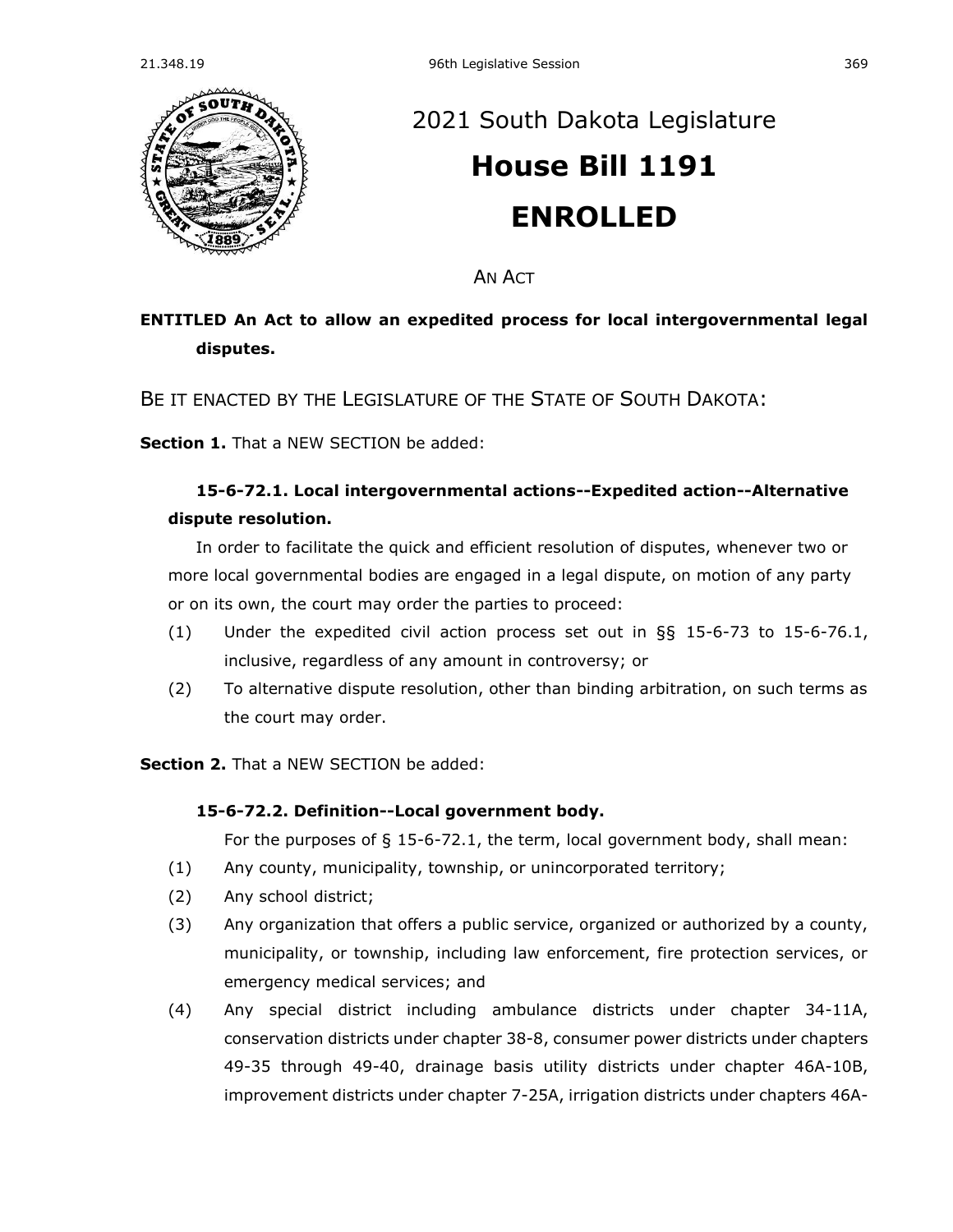[4](https://sdlegislature.gov/Statutes/Codified_Laws/DisplayStatute.aspx?Type=Statute&Statute=46A-4) through [46A-7,](https://sdlegislature.gov/Statutes/Codified_Laws/DisplayStatute.aspx?Type=Statute&Statute=46A-7) predator control districts under chapter [40-37,](https://sdlegislature.gov/Statutes/Codified_Laws/DisplayStatute.aspx?Type=Statute&Statute=40-37) public hospital districts under chapter [34-10,](https://sdlegislature.gov/Statutes/Codified_Laws/DisplayStatute.aspx?Type=Statute&Statute=34-10) regional railroad authorities under chapter [49-17A,](https://sdlegislature.gov/Statutes/Codified_Laws/DisplayStatute.aspx?Type=Statute&Statute=49-17A) regional recycling and waste management districts under chapter [34A-16,](https://sdlegislature.gov/Statutes/Codified_Laws/DisplayStatute.aspx?Type=Statute&Statute=34A-16) road districts under chapter [31-12A,](https://sdlegislature.gov/Statutes/Codified_Laws/DisplayStatute.aspx?Type=Statute&Statute=31-12A) rural fire protection districts under chapter [34-31A,](https://sdlegislature.gov/Statutes/Codified_Laws/DisplayStatute.aspx?Type=Statute&Statute=34-31A) sanitary districts under chapter [34A-5,](https://sdlegislature.gov/Statutes/Codified_Laws/DisplayStatute.aspx?Type=Statute&Statute=34A-5) water development districts under chapters [46A-3A](https://sdlegislature.gov/Statutes/Codified_Laws/DisplayStatute.aspx?Type=Statute&Statute=46A-3A) through [46A-3E,](https://sdlegislature.gov/Statutes/Codified_Laws/DisplayStatute.aspx?Type=Statute&Statute=46A-3E) water project districts under chapter [46A-18,](https://sdlegislature.gov/Statutes/Codified_Laws/DisplayStatute.aspx?Type=Statute&Statute=46A-18) water user districts under chapter [46A-9,](https://sdlegislature.gov/Statutes/Codified_Laws/DisplayStatute.aspx?Type=Statute&Statute=46A-9) or watershed districts under chapter [46A-14.](https://sdlegislature.gov/Statutes/Codified_Laws/DisplayStatute.aspx?Type=Statute&Statute=46A-14)